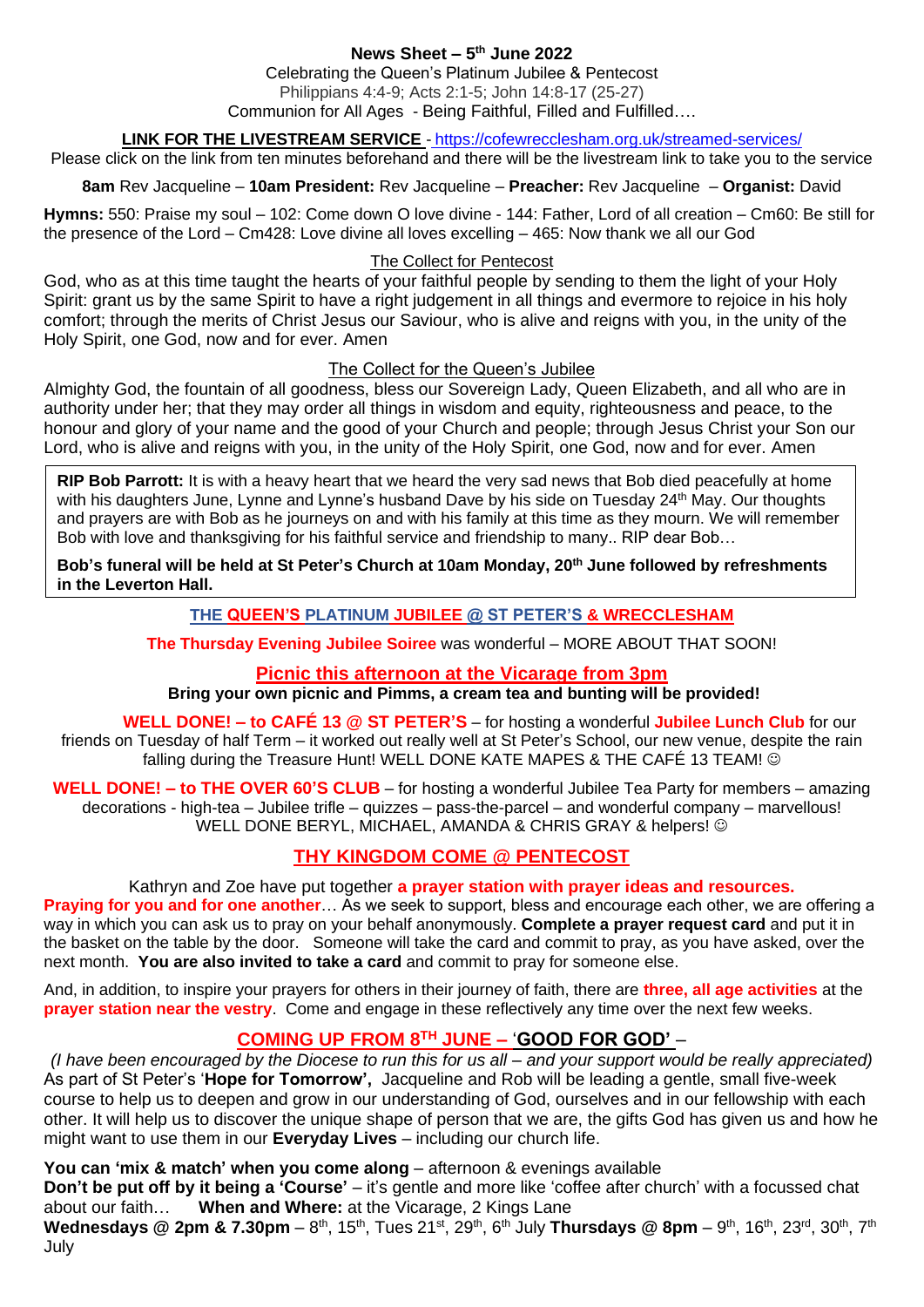**AVAILABLE AT BACK OF CHURCH – Everyday Prayer: Sustaining Everyday Faith' –** donations for the book welcome (£3.99) - it is written by Raymond Tomkinson (some of you met him at my induction) and he gently explores, through everyday life, ways in which to explore various prayer practices and ideas. I am sure it will be very special if we all come together as a family to work on the spirit of our church and our hearts…. Thank you SO much for working with me in this very important phase of our 'Hope for Tomorrow' vision. **This is the beginning of our journey going further in and up – strength for today and bright hope for tomorrow indeed…**

# **COMING UP FROM 3RD JULY**

**NEW-LOOK FIRST SUNDAYOF THE MONTH @ ST PETER'S CHURCH**

with:

9.45am – Coffee and Catch-up in the Church 10.15am – Junior Church begins

### **10.30am – Main Service begins**

# **NEW!** AN INVITATION FROM KAREN & ROB LOTT TO 'SAVE THE DATE' – **2.30pm, SATURDAY 25TH JUNE**

Karen & Robb Lott will be celebrating their **Silver Wedding Anniversary (7/6/1997)** You are invited to 'come as you are' and join them for a Blessing Ceremony followed by a 'bring and share' tea and cake celebration in the Leverton Hall

### **NEW! – CAN YOU HELP TO HOST A WEEKLY GATHERING FOR OUR LOCAL UKRAINE FRIENDS**

We would like to host a weekly coffe/tea and catch up here at Wrecclesham in the Leverton Hall. It is likely to be a FRIDAY AFTERNOON before or after the school run. If we have enough we can have a rota to share the load! **Please let Jacqueline know if you are able to help out in some way – there will be a get together of volunteers to work out a rota / best times etc…**

Please contact Jacqueline on [vicar@cofewrecclesham.org.uk](mailto:vicar@cofewrecclesham.org.uk) or 716431 / 07806 775974 if you have a notice to share – or if you would like to talk about something else – her day off is a Monday….

**This week prayers are asked for** – Peggy Rapley (sadly back in hospital), Frank & Chris Wilkes, for Sharon (Dawn's sister), Zoe Perkins – for all who are poorly, those recovering from Covid, and give thanks for the healing and ongoing wellbeing of all recovering and on the mend from illness….

**RIP** – Bob Parrott – we pray for daughters June, Lynne & Dave and for their families at this time…

Please also pray for the life and work of our Church, that we might be part of God's loving and transforming grace here in our place, & in particular please pray in the seeking of more PCC members – PLEASE do consider whether you could offer some time to be on this group who oversee the running of St Peter's on behalf of us all…..

**WESTMINSTER ABBEY PASS**- We have kindly been given a pass by Anthea's cousin to Westminster Abbey that allows up to four adults to visit for free – children go free anyway… We can use it up to six times in one year – two slots have been booked already – Eddie and Pat had a lovely time last week. Ask them to show you the photos! If you would like to book a slot, please let Jacqueline know….

### **Thank you**

- Thank you to everyone who made this week's services run smoothly and to all who give their time and efforts into make our services run well and reverently – we are blessed….
- Thank you to everyone involved in making our Jubilee Celebrations so special in the church and elsewhere MORE DETAIL NEXT WEEK
- A continuing thank you to those who are quietly keeping the grounds looking nice and tidy and cared for what a blessing….
- And a thank you to everyone for all that you hold on your heart for St Peter's every prayer, every contribution of time, talent and money helps to keep our church a vibrant part of our community

# **SCARECROW FESTIVAL @ THOMAS ON THE BOURNE** – Friday 23<sup>rd</sup> – Sunday 25<sup>th</sup> September **ENTRIES BY JULY – INSTRUCTIONS AVAILABLE! WHO WOULD LIKE TO LEAD IN CREATING A**

**'PETER THE SCARECROW**' or let's have a group effort making THE TWELVE SCARECROW DISCIPLES ? ☺You can also submit individual scarecrows – please see attached notice!

### **COVID-19 RESTRICTIONS LIFTED – PLEASE NOTE:**

Face coverings will not be compulsory, but a personal preference – we will keep the north aisle available for those who wish to continue to socially distance. Being mindful of keeping each other safe – observing personal space – hand sanitising & ventilation will help us keep things as covid-secure as possible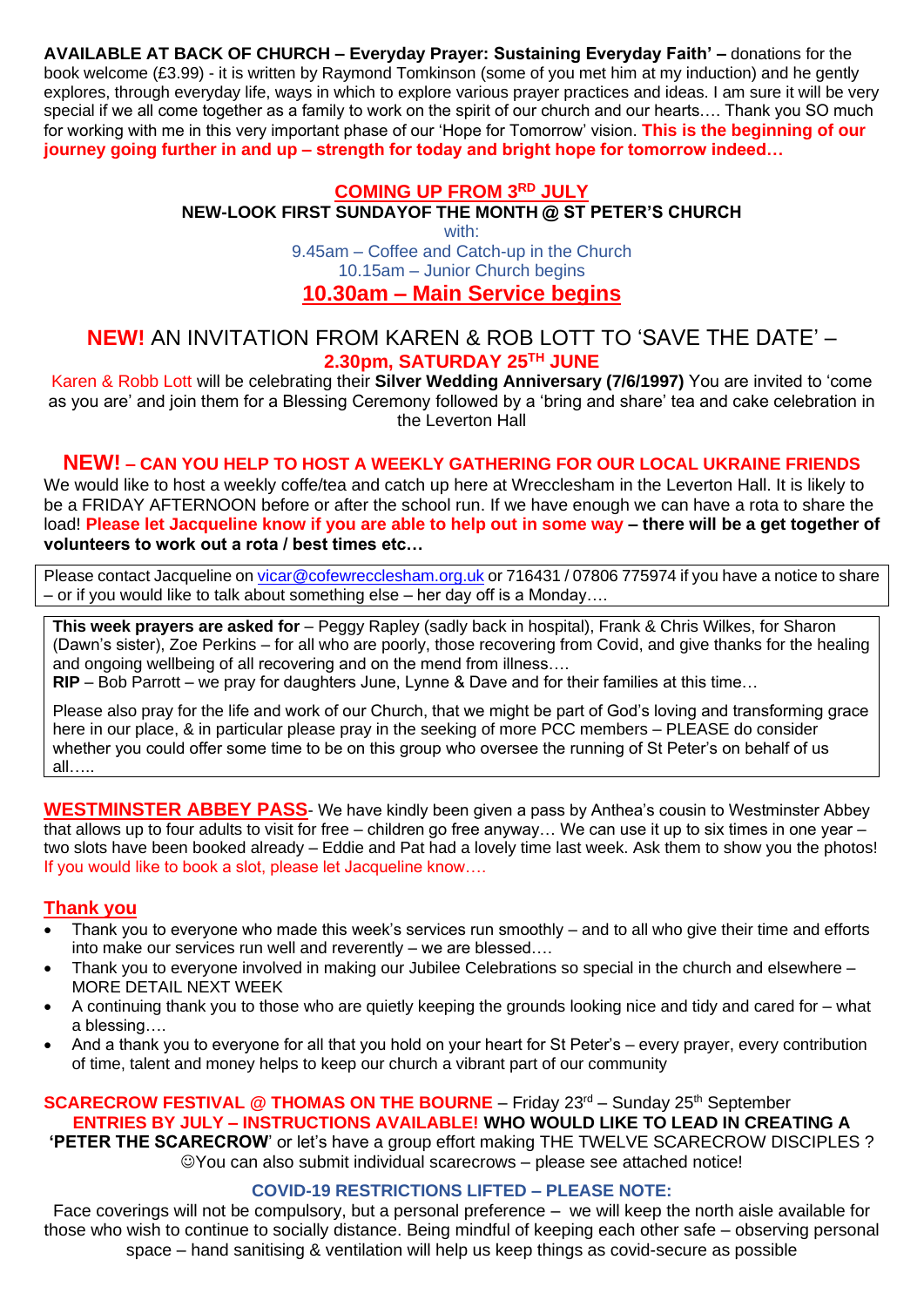# **FRIENDS OF ST PETER'S – a plea from Jacqueline**

We are hoping to form a 'Friends of St Peter's' that will attract supporters - people who love their parish church but who might not necessarily want to worship – but would like to see the fabric of the building and the sustainability of its presence in Wrecclesham flourish for the future.

**I need some help to get this off the ground – please speak to me if you or anyone you know might be able to be part of the working group to make this happen.** In the meantime, please pray into this idea – this is the best option we have right now to ensure that St Peter's will be able to operate as a viable church…

### **CHOIR / SINGING GROUP** - **TIM WOULD LOVE TO HAVE SOME SINGERS AROUND HIM AS HE PLAYS THE ORGAN – PLEASE HAVE A CHAT WITH HIM – it's all informal!** ☺

AND DAVID would like a singing group for 1<sup>st</sup> and 3<sup>rd</sup> Sundays, i.e. singing one or two new songs before the service for example… **Please see Tim or David If you are interested to know more – it will be lovely to revive some of our choral tradition and begin something new…** ☺

**HYMNS – you can choose! –** If you have a hymn that you would particularly like to sing to acknowledge an anniversary or just because you like it, please let Jacqueline know and we can make it happen! ©

### **CALLING PEOPLE TO JOIN THE SMALL GROUPS WHO MEET TO PREP/PLAN/KEEP AN EYE ON THE VARIOUS THINGS THAT HELP MAKE ST PETER'S TICK OVER:**

**Fabric and Finance Group – Events & Fundraising Group – Worship & Spirituality Group** Please speak to Rob or Jacqueline if you would like to chat about offering some time and talent for St Peter's in the name of the Lord!  $\odot$ 

**Rob has been chair of the Events Group but has less time at the moment and is standing down** – PLEASE DO CONSIDER JOINING US – EVEN TO BE CHAIR (although we all chip in ☺ ) – TO HELP CONJOUR UP SOME NEW IDEAS AND WAYS TO RAISE MONEY AND HAVE FUN AT THE SAME TIME! ©

**BAPTISM AND/OR CONFIRMATION: Affirming our faith – all ages:** if you would like to consider affirming your journey of faith through Baptism and/or Confirmation, then please come and speak to Jacqueline about preparing for this very special occasion – it will be lovely to share the journey with you....  $\circledcirc$  (07806 775974 / 01252 716431 – [vicar@cofewrecclesham.org.uk](mailto:vicar@cofewrecclesham.org.uk) )

**Farnham Assist** have published their new social events Programme – Farnham Assist reach out to older people who live alone or who are carers – there are fliers at the back of church. Please do take one if you or anyone you know might benefit from becoming part of the Farnham Assist community – monthly Sunday lunches – pie & pint club for gentlemen – knit & natter – Ladies pub lunches – day trips & walks – and transport to help – it's all there...

### **Lion's Project Wenceslas fighting fuel poverty**

On the 25<sup>th</sup> Nov the Lions are launching their initiative encouraging people to share their winter fuel allowance with those who need extra funds. With the rise in fuel prices, donating this year is more important than ever. The money goes straight to utility companies and allows fuel cards to be topped up; there is no limit on the relief as well. If you know anyone in need, please refer them to the Lions, a referral can come from any organisation. Attached is the application form for referring someone. For detail[shttps://www.lionsgiving.co.uk/Appeal/farnhamwenceslas](https://www.lionsgiving.co.uk/Appeal/farnhamwenceslas)

**COLLECTING BOX FOR USED STAMPS –** The box is at the back of the Church in aid of the RNIB and Wendy will send them of in the New Year – thank you, Wendy!

**WRECCLESHAM OVER 60'S –** On 2<sup>nd</sup> and 4<sup>th</sup> Tuesdays of each month @ 1.30pm – a lovely group meet at the Leverton Hall – please pick up a leaflet for information….

REMINDER – A short version of **Daily Prayer is available on the Church of England Website and as an App.** <https://www.churchofengland.org/prayer-and-worship/join-us-service-daily-prayer> [Download Time To Pray app](https://www.chpublishing.co.uk/apps/time-to-pray)  [Access the text online](https://www.churchofengland.org/prayer-and-worship/join-us-in-daily-prayer/prayer-during-day-contemporary-Saturday-30-January-2021)

### **Farnham Foodbank** – THE BASKET IS NOW LOCATED AT THE CHURCH!

- **Please only donate long-life goods – fresh and perishable goods cannot be accepted –** thank you for all that you contribute
- Please continue to put donations in the basket at St Peter's, and Lizzy Hendry & Stephanie Robinson will kindly be taking the food to the Foodbank. **Jacqueline holds Foodbank vouchers** - please contact her if you or anyone you know would benefit. They urgently need – **UHT milk – tinned tomatoes – teabags – squash/longlife juice –**

St Peter's WhatsApp Group – a lovely way to share little bits and pieces of our daily lives and thoughts – Please be in touch with Jacqueline 07806 775974 or [vicar@cofewrecclesham.org.uk](mailto:vicar@cofewrecclesham.org.uk) who can pass your details to Naomi....

Schroder Trust - Funding is available from the Schroder Trust for Wrecclesham residents and organisations who are in need of assistance – please speak to Rob Durrant, Rev Jacqueline or Jack Crawford for further information and Farnham Town Council for the application form - [https://www.farnham.gov.uk/services/grants/the-isabella](https://www.farnham.gov.uk/services/grants/the-isabella-schroder-trust)[schroder-trust](https://www.farnham.gov.uk/services/grants/the-isabella-schroder-trust)